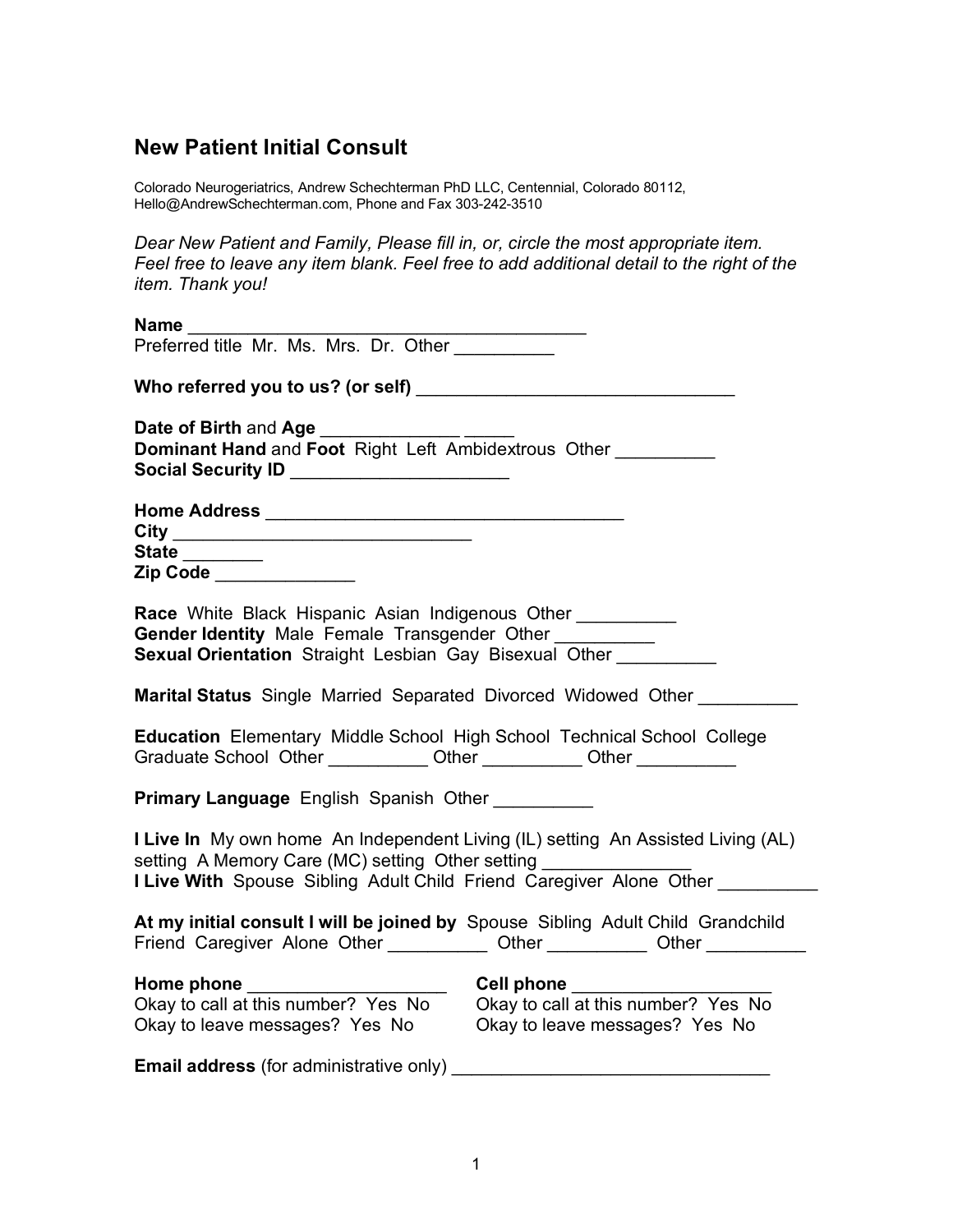## **Occupational History** (circle all, additional detail welcome)

| Administrative | Management   | <b>Skilled</b>   |
|----------------|--------------|------------------|
| Clerical       | Military     | <b>Technical</b> |
| Craft          | Professional | Other            |
| Executive      | Sales        | Other            |
| Machine        | Service      | Other            |

**My Children** (name, gender, age, location)

| 2.     |  |
|--------|--|
| າ<br>ື |  |
| 4      |  |
| 5      |  |
|        |  |

**Permission to speak with children if needed?** Yes No *(if yes, release form)*

**I have a Best Friend who is** (first name, gender, location)

 $\mathcal{L}_\text{max}$  , and the contract of the contract of the contract of the contract of the contract of the contract of the contract of the contract of the contract of the contract of the contract of the contract of the contr

**Daily Interpersonal Contact includes** Spouse Children Sibling Extended Family Friends Other \_\_\_\_\_\_\_\_\_\_\_ Other \_\_\_\_\_\_\_\_\_ Other \_\_\_\_\_\_\_\_\_

**I receive help in my home from** Spouse Children Sibling Extended Family Friends Caregiver Other \_\_\_\_\_\_\_\_\_\_\_ Other \_\_\_\_\_\_\_\_\_ Other \_\_\_\_\_\_\_\_\_ Number of hours per week lis this sufficient? Yes No Not Sure

**My Primary Care Provider (PCP) is** How long have you been his/her patient?

#### **My current Specialty Care Providers include** *(please note name)*

Bariatrics Cardiology Colon and Rectal **Endocrinology** Gastroenterology Geriatric Medicine Gynecology Hematology Immunology Nephrology

Neurology Nursing Occupational Therapy **Oncology** Otolaryngology (ENT) Pain Management Palliative Care Physical Medicine Physical Therapy **Psychiatry** 

Psychology Pulmonary Rheumatology Speech Language Pathology Social Work Urology Other \_\_\_\_\_\_\_\_\_\_\_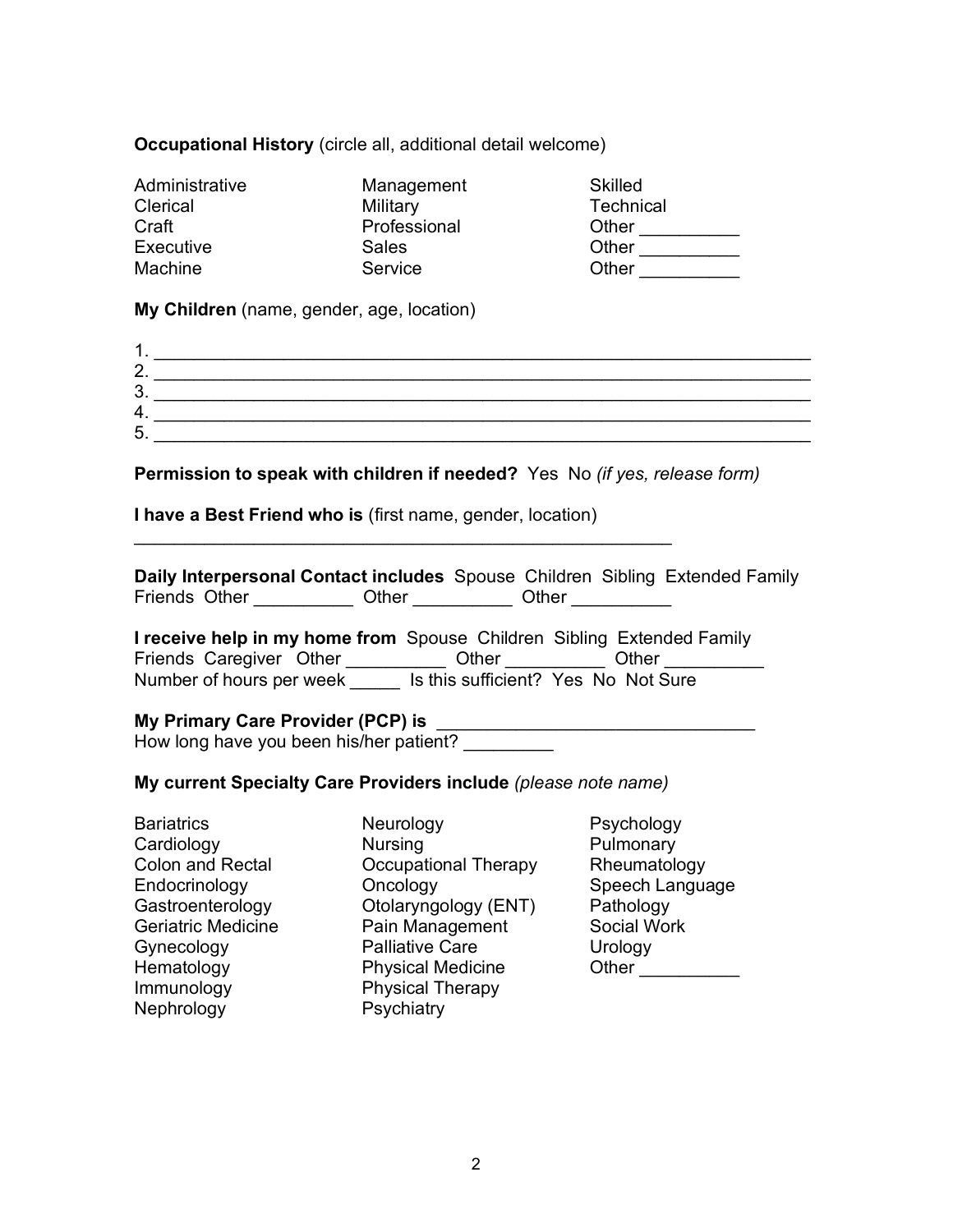# **Neurologic Studies I have had include** *(important, bring or forward records)*

| CAT scan                   |
|----------------------------|
| <b>EEG</b> study           |
| <b>EMG</b> study           |
| fMRI imaging               |
| MRI imaging                |
| Neuropsychological testing |
| <b>PET</b> scan            |

| Sleep Study | <b>SPECT</b> scan |  |  |
|-------------|-------------------|--|--|
| Other       |                   |  |  |
| Other       |                   |  |  |
| Other       |                   |  |  |
| Other       |                   |  |  |
| Other       |                   |  |  |

# **My Personal Health History includes** *(important, indicate "Prior or Current")*

| AFib                        | Dry eyes                    | Neuropathies             |
|-----------------------------|-----------------------------|--------------------------|
| Alzheimer's                 | Easy bruising               | Paralysis                |
| Anemia                      | Epilepsy                    | Parkinson's              |
| Angina                      | <b>Excessive thirst</b>     | <b>PTSD</b>              |
| Anxiety                     | Fainting                    | Pulmonary disease        |
| Appetite change             | Falls                       | Rapid heart beat         |
| Back pain                   | Feeling too hot or too cold | Rash                     |
| <b>Bladder incontinence</b> | Fevers                      | <b>Seizures</b>          |
| <b>Bleeding</b>             | Gastric problems            | Sexual function          |
| <b>Blood clots</b>          | Glaucoma                    | Shortness of breath      |
| Bowel changes               | Gout                        | Sinus problems           |
| <b>Bowel incontinence</b>   | Hallucinations              | Sleep problems           |
| Cancer                      | Head injury                 | Sore throat              |
| Chest pain or tightness     | Headache                    | Sores                    |
| Chills                      | <b>Heart Disease</b>        | <b>Stroke</b>            |
| Cirrhosis                   | Hernia                      | <b>Sweats</b>            |
| Constipation                | High blood pressure         | Swelling of feet         |
| Cough                       | <b>High Cholesterol</b>     | <b>Thyroid</b>           |
| <b>Deafness</b>             | Hypertension                | Tremor                   |
| Dementia                    | <b>Irritable Bowel</b>      | <b>Ulcers</b>            |
| Dental problems             | Joint pain                  | Urinary tract infections |
| Depression                  | Leg pain                    | Weight gain              |
| <b>Diabetes</b>             | Loss of consciousness       | Weight loss              |
| Diarrhea                    | Memory problems             | <b>Word Finding</b>      |
| Difficulty swallowing       | Microvascular changes       | Wheezing                 |
| Difficulties in thinking    | Migraine                    |                          |
| <b>Dizziness</b>            | Neurologic changes          |                          |
|                             |                             |                          |

| Other |  |
|-------|--|
| Other |  |
| Other |  |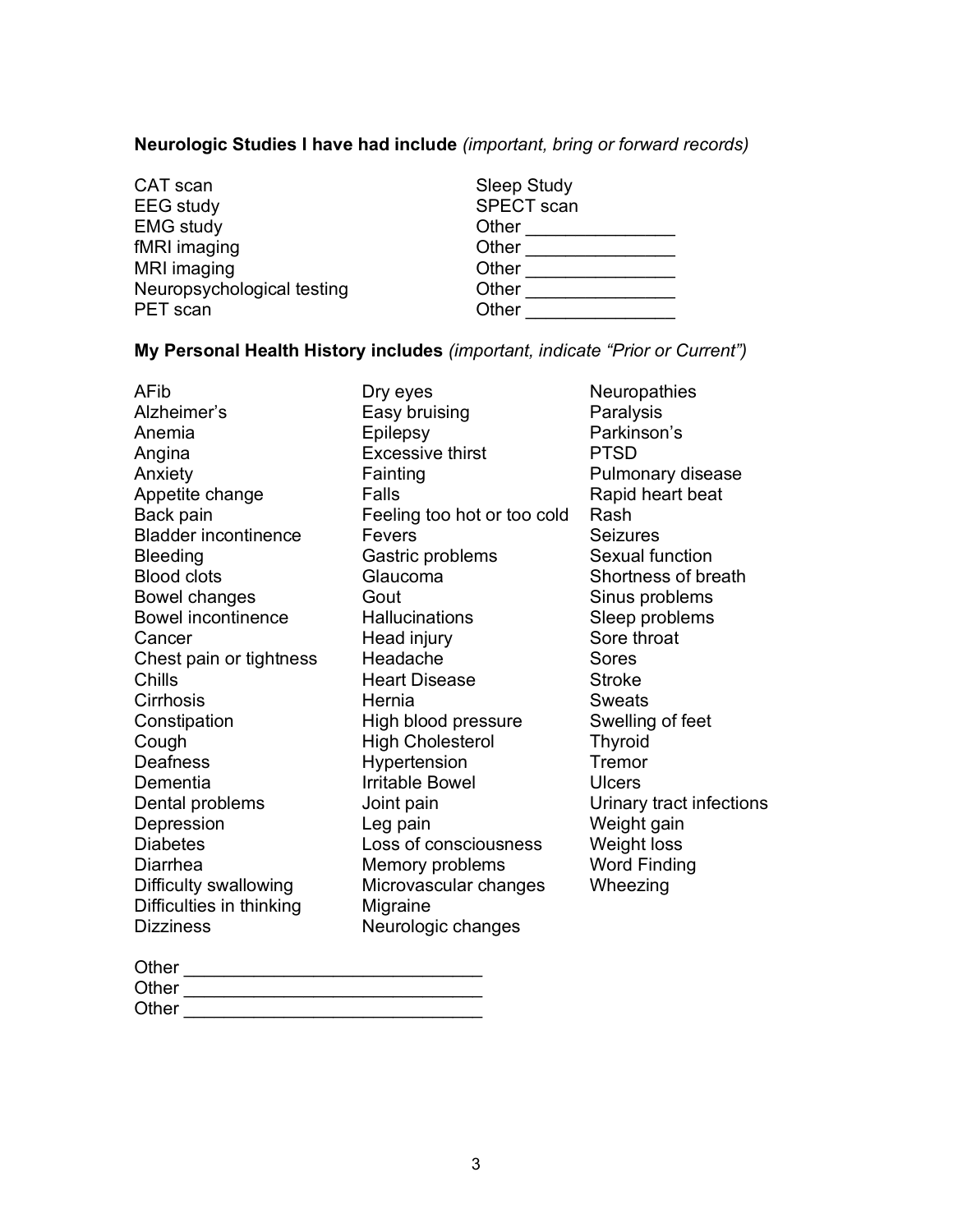#### **My Family Health History includes**

AFib Alzheimer's Anxiety Back pain Bladder incontinence Blood clots Bowel changes Bowel incontinence **Cancer** Chest pain or tightness **Cirrhosis Constipation** Cough **Deafness** Dementia **Depression Diabetes** Difficulty swallowing Difficulties in thinking **Dizziness** Easy bruising **Epilepsy** Excessive thirst Fainting Falls Feeling too hot or too cold Frontotemporal disorder Gastric problems **Hallucinations** Head injury Headache

Heart disease **Hernia** High blood pressure High cholesterol Hypertension Irritable bowel Joint pain Leg pain Memory problems **Migraine** Neurologic changes **Neuropathies** Paralysis Parkinson's disease PTSD Pulmonary disease **Seizures** Shortness of breath Sleep problems **Stroke** Swelling of feet Thyroid **Tremor Ulcers** Urinary tract infections Weight gain Weight loss

| Other |  |  |  |  |
|-------|--|--|--|--|
| [     |  |  |  |  |

| v.<br>٧ | ×<br>٠ | w | ۰, |  |
|---------|--------|---|----|--|
|         |        |   |    |  |

| Other |  |  |  |  |  |
|-------|--|--|--|--|--|
|       |  |  |  |  |  |

 $\overline{\mathcal{O}}_{\mathcal{A}}$  , and the set of the set of the set of the set of the set of the set of the set of the set of the set of the set of the set of the set of the set of the set of the set of the set of the set of the set o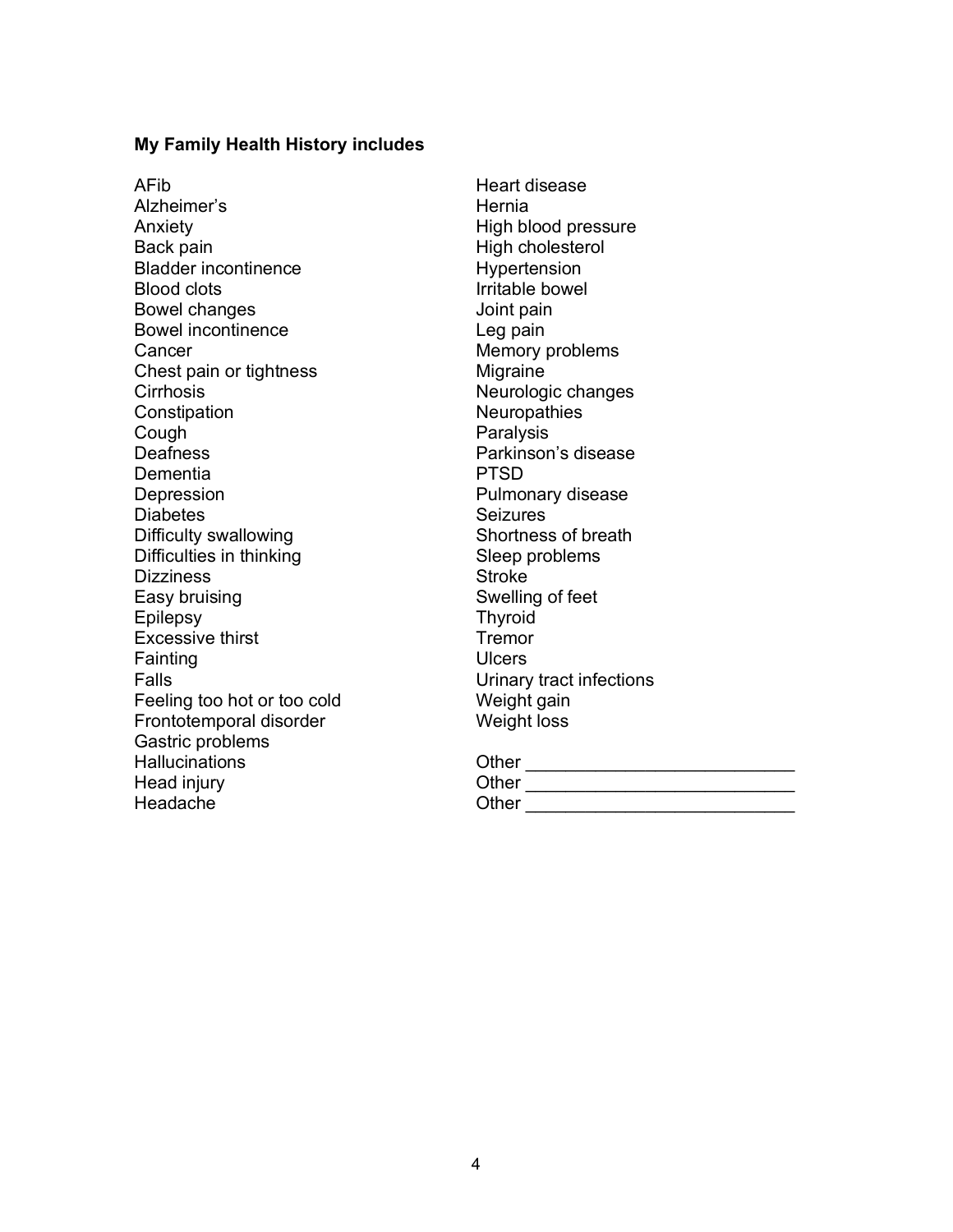### **My Major Surgeries** *(please include year)*

| Cataracts               | Hip repair due to fracture | Other |
|-------------------------|----------------------------|-------|
| Defibrillator           | Hip replacement(s)         | Other |
| Heart bypass            | Knee replacement(s)        | Other |
| Heart stent             | Pacemaker                  | Other |
| Heart valve replacement | Other                      |       |

## **My Past Twelve (12) Months Hospitalizations include** *(please provide detail)*

| 2.      |  |
|---------|--|
| ാ<br>J. |  |
| 4.      |  |
| 5       |  |
| 6       |  |

## **Past twelve (12) months I have had** *(please indicate results)*

| Bone Density (DXA) exam | Hearing exam |
|-------------------------|--------------|
| Colonoscopy             | Other        |
| Dental exam             | Other        |
| Eye exam                | Other        |

## **I have had a Fall in the Past Year (PY)** Yes No Other **I am afraid of Falling** Yes No Maybe **I use a** Cane Walker Wheelchair None Other

#### **I have Sensory Challenges related to** *(please provide detail)*

| Visual (eyes)     |
|-------------------|
| Auditory (ears)   |
| Olfactory (smell) |
| Gustatory (taste) |
| Tactile (touch)   |

## **I engage in the following exercises or activities**

| Aerobics                     | <b>Hiking</b>          | Walking |
|------------------------------|------------------------|---------|
| Aquatics                     | Jogging                | Weights |
| Bicycle (stationary or road) | <b>Pilates</b>         | Yoga    |
| <b>Bowling</b>               | Running                | Other   |
| Dancing                      | <b>Table Tennis</b>    | Other   |
| Golf                         | <b>Tennis</b>          | Other   |
| Days per Week                | Amount of Time per Day |         |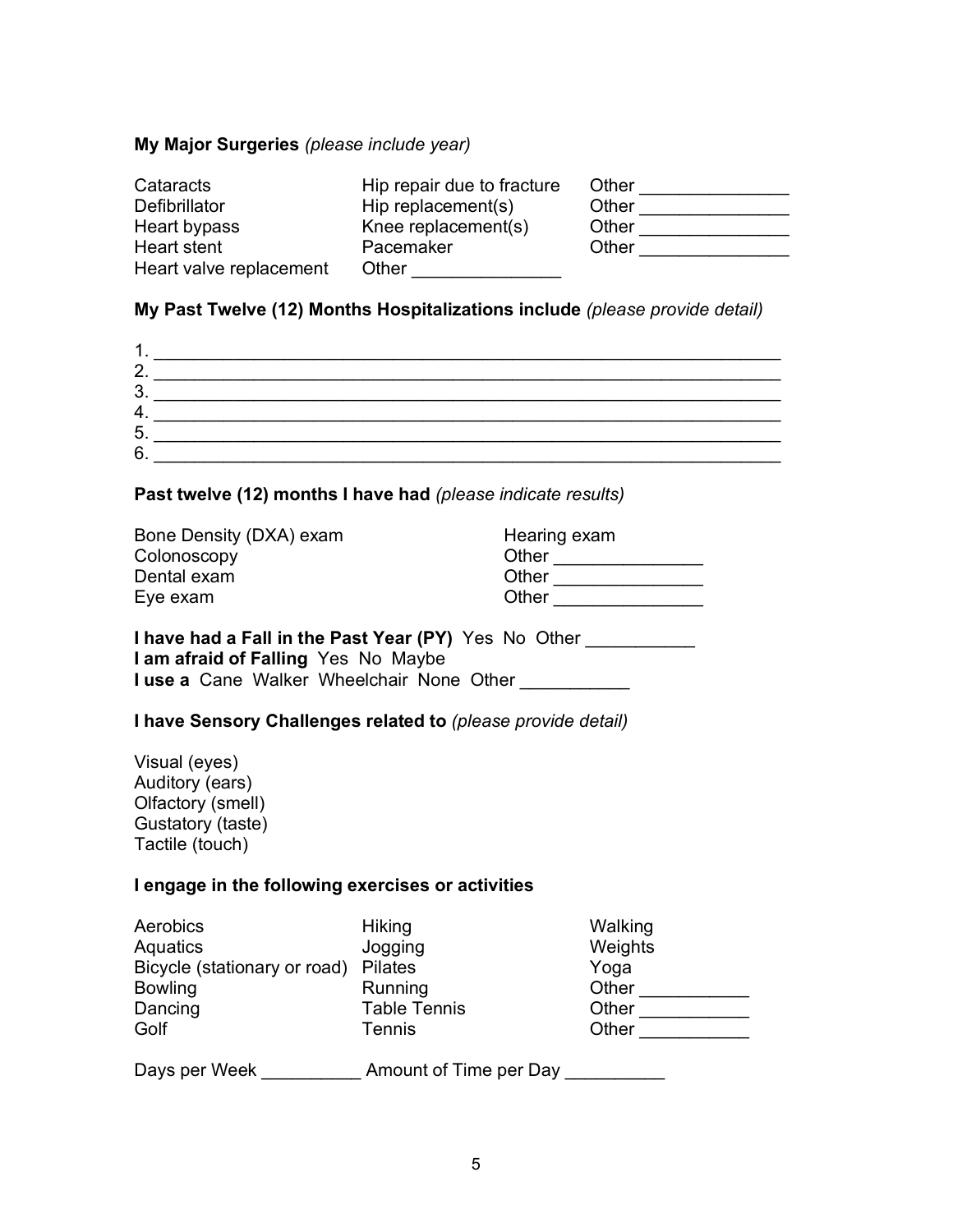# 1.  $\blacksquare$ 2.  $\blacksquare$ 3. \_\_\_\_\_\_\_\_\_\_\_\_\_\_\_\_\_\_\_\_\_\_\_\_\_\_\_\_\_\_\_\_\_\_\_\_\_\_\_\_\_\_\_\_\_\_\_\_\_\_\_\_\_\_\_\_\_\_\_\_\_\_\_\_\_\_ 4. \_\_\_\_\_\_\_\_\_\_\_\_\_\_\_\_\_\_\_\_\_\_\_\_\_\_\_\_\_\_\_\_\_\_\_\_\_\_\_\_\_\_\_\_\_\_\_\_\_\_\_\_\_\_\_\_\_\_\_\_\_\_\_\_\_\_ 5. \_\_\_\_\_\_\_\_\_\_\_\_\_\_\_\_\_\_\_\_\_\_\_\_\_\_\_\_\_\_\_\_\_\_\_\_\_\_\_\_\_\_\_\_\_\_\_\_\_\_\_\_\_\_\_\_\_\_\_\_\_\_\_\_\_\_  $6.$ 7. \_\_\_\_\_\_\_\_\_\_\_\_\_\_\_\_\_\_\_\_\_\_\_\_\_\_\_\_\_\_\_\_\_\_\_\_\_\_\_\_\_\_\_\_\_\_\_\_\_\_\_\_\_\_\_\_\_\_\_\_\_\_\_\_\_\_ 8.  $9.$

**My Current Prescribed (Rx) Medications include** (mg, dosing, other detail)

**My Over the Counter (OTC, Natural and Other) include** (mg, dosing, other detail)

| л  |  |
|----|--|
| 2. |  |
| 3. |  |
| 4. |  |
| 5. |  |
| 6. |  |
| 7. |  |
| 8. |  |
| 9. |  |

**Prescription (Rx) Drug Allergies or Negative Events?** *(important, please detail)*

**Over the Counter (OTC) Allergies or Negative Events?** *(important, please detail)*

**I have a History of Substance Abuse or Chemical Dependency**  Yes No Not Sure

**My Alcohol Consumption** NoneLess than once a week A few days a week Daily Other  $\Box$ **Has anyone been concerned per your drinking?**  Yes No Not Sure

**My Tobacco Consumption** NoneLess than once a week A few days a week Daily Other \_\_\_\_\_\_\_\_\_\_\_\_\_\_\_

**Do you own firearms?** Yes No **Firearms currently in the home?** Yes No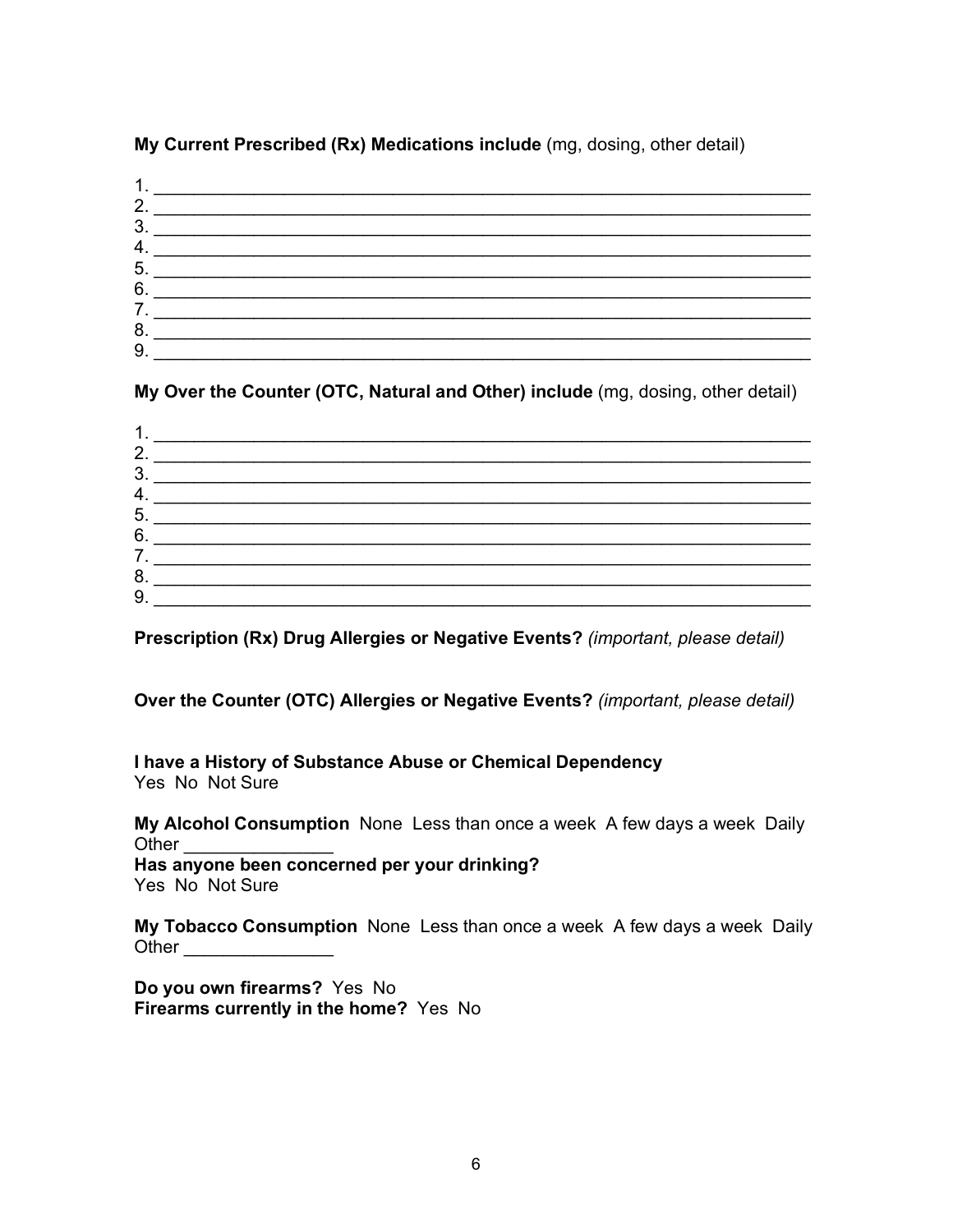**My Medico-Legal and Advanced Care Planning includes** *(please circle all relevant, please bring copy for your chart)*

A Living Will A Power of Attorney (Type of POA, Person Who Holds) Advanced Directives (resuscitation, intubation, tube feeding, palliative care) A Conservatorship and/or Guardianship Other **and a** 

**If I was sick and unable to speak to my needs, I would want you to talk to** (full name and relationship)

## **I consider my Strengths to be**

| ╭<br><u>.</u> |  |
|---------------|--|
| ◠<br>ັ        |  |

### **I consider my Limitations to be**

| ∽<br><u>.</u> |  |
|---------------|--|
|               |  |

## **Opportunities I have, include**

| -             |  |
|---------------|--|
| ◠<br><u>.</u> |  |
| ⌒<br>u.       |  |

## **Obstacles I have to consider, include**

| л             |  |
|---------------|--|
| ⌒<br><u>.</u> |  |
| າ<br>ັ        |  |

## **What matters to me most is . . .**

| ∽ |  |
|---|--|
| - |  |

# **Compared to my peers, I consider my health to be**

Excellent Good Fair Poor Other